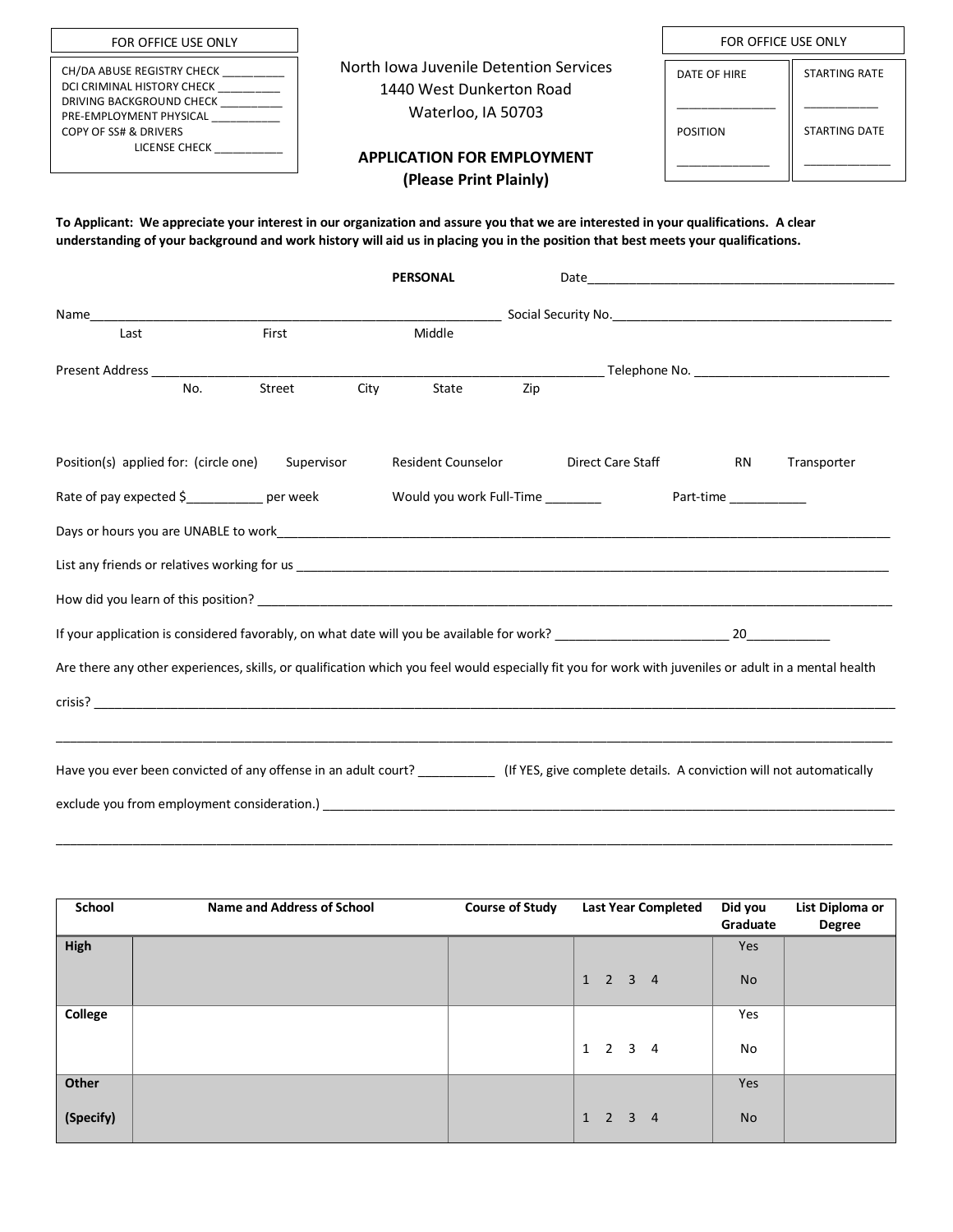### **List below all present and past employment, beginning with your most recent**

| Name & Address of Company<br>Telephone | From<br>Mo/Yr | To<br>Mo/Yr | Describe the work<br>you did | Weekly<br><b>Starting</b><br>Salary | Weekly<br>Last<br>Salary | <b>Reason for Leaving</b> | Name of<br>Supervisor |
|----------------------------------------|---------------|-------------|------------------------------|-------------------------------------|--------------------------|---------------------------|-----------------------|
|                                        |               |             |                              |                                     |                          |                           |                       |
|                                        |               |             |                              |                                     |                          |                           |                       |

| Name & Address of Company<br>Telephone | From<br>Mo/Yr | To<br>Mo/Yr | Describe the work<br>you did | Weekly<br><b>Starting</b><br>Salary | Weekly<br>Last<br>Salary | <b>Reason for Leaving</b> | Name of<br>Supervisor |
|----------------------------------------|---------------|-------------|------------------------------|-------------------------------------|--------------------------|---------------------------|-----------------------|
|                                        |               |             |                              |                                     |                          |                           |                       |
|                                        |               |             |                              |                                     |                          |                           |                       |

| Name & Address of Company<br>Telephone | From<br>Mo/Yr | To<br>Mo/Yr | Describe the work<br>you did | Weekly<br><b>Starting</b><br>Salary | Weekly<br>Last<br>Salary | <b>Reason for Leaving</b> | Name of<br>Supervisor |
|----------------------------------------|---------------|-------------|------------------------------|-------------------------------------|--------------------------|---------------------------|-----------------------|
|                                        |               |             |                              |                                     |                          |                           |                       |
|                                        |               |             |                              |                                     |                          |                           |                       |

| Name & Address of Company<br>Telephone | From<br>Mo/Yr | To<br>Mo/Yr | Describe the work<br>you did | Weekly<br><b>Starting</b><br>Salary | Weekly<br>Last<br>Salary | <b>Reason for Leaving</b> | Name of<br>Supervisor |
|----------------------------------------|---------------|-------------|------------------------------|-------------------------------------|--------------------------|---------------------------|-----------------------|
|                                        |               |             |                              |                                     |                          |                           |                       |
|                                        |               |             |                              |                                     |                          |                           |                       |
|                                        |               |             |                              |                                     |                          |                           |                       |
|                                        |               |             |                              |                                     |                          |                           |                       |

\_\_\_\_\_\_\_\_\_\_\_\_\_\_\_\_\_\_\_\_\_\_\_\_\_\_\_\_\_\_\_\_\_\_\_\_\_\_\_\_\_\_\_\_\_\_\_\_\_\_\_\_\_\_\_\_\_\_\_\_\_\_\_\_\_\_\_\_\_\_\_\_\_\_\_\_\_\_\_\_\_\_\_\_\_\_\_\_\_\_\_\_\_\_\_\_\_\_\_\_\_\_\_\_\_\_\_\_\_\_\_\_\_\_\_\_\_\_\_

\_\_\_\_\_\_\_\_\_\_\_\_\_\_\_\_\_\_\_\_\_\_\_\_\_\_\_\_\_\_\_\_\_\_\_\_\_\_\_\_\_\_\_\_\_\_\_\_\_\_\_\_\_\_\_\_\_\_\_\_\_\_\_\_\_\_\_\_\_\_\_\_\_\_\_\_\_\_\_\_\_\_\_\_\_\_\_\_\_\_\_\_\_\_\_\_\_\_\_\_\_\_\_\_\_\_\_\_\_\_\_\_\_\_\_\_\_\_\_\_ \_\_\_\_\_\_\_\_\_\_\_\_\_\_\_\_\_\_\_\_\_\_\_\_\_\_\_\_\_\_\_\_\_\_\_\_\_\_\_\_\_\_\_\_\_\_\_\_\_\_\_\_\_\_\_\_\_\_\_\_\_\_\_\_\_\_\_\_\_\_\_\_\_\_\_\_\_\_\_\_\_\_\_\_\_\_\_\_\_\_\_\_\_\_\_\_\_\_\_\_\_\_\_\_\_\_\_\_\_\_\_\_\_\_\_\_\_\_\_\_

| May we contact the employers listed above? | If not, indicate which one(s) you do not wish us to contact |  |
|--------------------------------------------|-------------------------------------------------------------|--|
|                                            |                                                             |  |

Have you ever been dismissed from any position? \_\_\_\_\_\_\_\_\_\_\_ Have you ever been forced to resign from any position? \_\_\_\_\_\_\_\_\_\_\_\_\_\_\_\_\_\_\_\_

To Whom it May Concern:

I hereby authorize you or your designee to release employment-related information concerning me to North Iowa Juvenile Detention Service.

I also release any individual, partnership or corporation and their officers, agents and employees from any liability for any damage whatever for issuing such information.

\_\_\_\_\_\_\_\_\_\_\_\_\_\_\_\_\_\_\_\_\_\_\_\_\_\_\_\_\_\_\_\_\_\_\_\_\_\_\_\_\_\_\_\_\_\_\_\_\_\_\_\_\_\_\_\_ \_\_\_\_\_\_\_\_\_\_\_\_\_\_\_\_\_\_\_\_\_\_\_\_\_\_\_\_\_\_\_\_\_\_\_\_\_\_\_\_\_\_\_\_\_\_\_\_

A photostatic copy of this authorization is considered as valid as the original.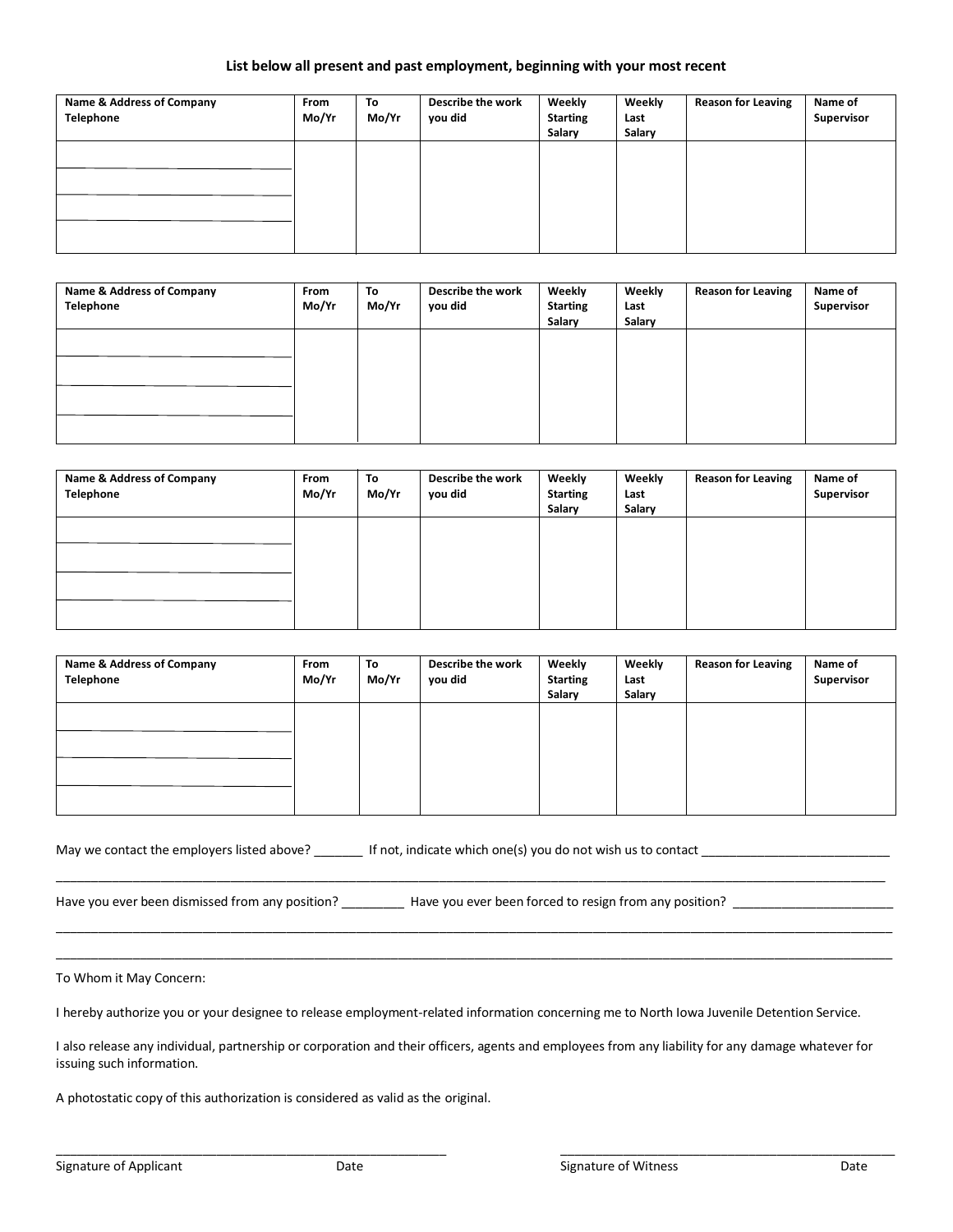|                     | <b>PERSONAL REFERENCES</b> (Not Former Employers or Relatives)                  |                     |
|---------------------|---------------------------------------------------------------------------------|---------------------|
| Name and Occupation | Address                                                                         | <b>Phone Number</b> |
|                     |                                                                                 |                     |
|                     |                                                                                 |                     |
|                     |                                                                                 |                     |
|                     |                                                                                 |                     |
|                     | Please be certain all telephone numbers and addresses are accurate and current. |                     |
|                     |                                                                                 |                     |
|                     |                                                                                 |                     |
|                     | <b>MILITARY SERVICES RECORD</b>                                                 |                     |
|                     |                                                                                 |                     |
|                     |                                                                                 |                     |
|                     |                                                                                 |                     |
| Month               | Day Year Month Day Year                                                         |                     |
|                     |                                                                                 |                     |
|                     |                                                                                 |                     |
|                     |                                                                                 |                     |
|                     |                                                                                 |                     |
|                     |                                                                                 |                     |
|                     |                                                                                 |                     |
|                     |                                                                                 |                     |
|                     |                                                                                 |                     |

I understand that prior to my beginning employment at the North Iowa Juvenile Detention Services, the Code of Iowa and Licensing Standards require clearance from the Child Abuse Registry and the Department od Public Safety and I, therefore, give permission for these confidential investigations. I fully understand that the form used for the Department od Public Safety record check requires my birth date \_\_\_\_\_\_\_\_\_\_\_\_\_\_\_\_\_ and maiden name (if applicable) and any alias names I have used in the past or currently. \_\_\_\_\_\_\_\_\_\_\_\_\_\_\_\_\_\_\_\_\_\_\_\_\_\_\_\_\_\_\_\_\_\_\_ I understand that records which indicate abuse, neglect or exploitation of children or any crimes of violence will prevent me from being hired to with juvenile in residence at the detention center or clients at the crisis or subacute center, or if discovered after being hired will constitute reason for termination.

Signature and the Superior of the Superior of the Superior of the Superior of the Date of the Date of the Date

\_\_\_\_\_\_\_\_\_\_\_\_\_\_\_\_\_\_\_\_\_\_\_\_\_\_\_\_\_\_\_\_\_\_\_\_\_\_\_\_\_\_\_\_\_\_\_\_\_\_\_\_\_\_\_\_

The facts set forth in my application for employment are true and complete. I understand that if employed, false statements on this application shall be considered sufficient cause for dismissal.

Any offer of employment is contingent upon a physical examination which clearly finds you able to do the required work. Employment is also contingent upon clearance from the Iowa Division of Criminal Investigation and Iowa Department of Human Services Child and Dependent Adult Abuse Registry.

# **Just as you have the right to quit a job, this employer has the right to terminate your employment at any time, for any reason.**

 $\frac{1}{2}$  ,  $\frac{1}{2}$  ,  $\frac{1}{2}$  ,  $\frac{1}{2}$  ,  $\frac{1}{2}$  ,  $\frac{1}{2}$  ,  $\frac{1}{2}$  ,  $\frac{1}{2}$  ,  $\frac{1}{2}$  ,  $\frac{1}{2}$  ,  $\frac{1}{2}$  ,  $\frac{1}{2}$  ,  $\frac{1}{2}$  ,  $\frac{1}{2}$  ,  $\frac{1}{2}$  ,  $\frac{1}{2}$  ,  $\frac{1}{2}$  ,  $\frac{1}{2}$  ,  $\frac{1$